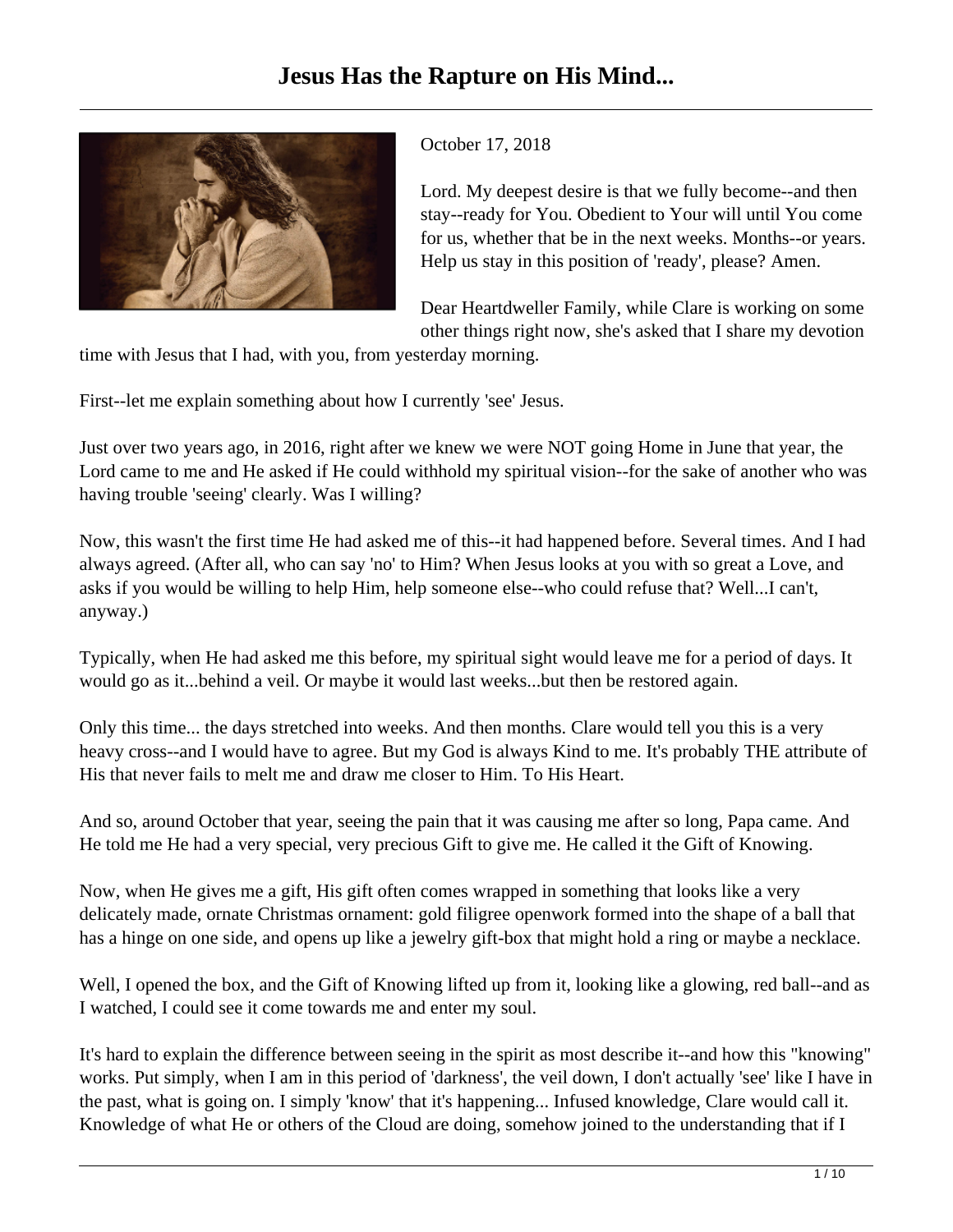could just slip to the other side of that veil--THIS is what I would see... And the images somehow form in my mind, even so.

I thought maybe some of you who have not yet seen Him would appreciate understanding that there are MANY, many ways of 'seeing' Jesus. And hearing Him. Literally seeing Him and hearing Him speak is, of course! Perhaps the most desired. And beautiful. But if and when that is withheld--for whatever reason--He always provides dozens of other ways He can secure your trust in something. And then it becomes a very real source of communication between you.

For instance, He 'talks' to me with numbers, clearly and frequently, because a few years ago He and I 'assigned' certain meanings to certain numbers, just between He and I. And so, when I see them--I know exactly what they mean. To me. Personally--from Him. And I frankly trust those numbers more than some of the things I hear in the spirit. They can't be manipulated, so they can't deceive you, like a demon can.

I guess you could say that this trust that builds between you and Jesus is like... being married to someone for many, many years. My husband and I have been married for 39 years. After a while, you know what a person is thinking or wanting just by the tone of their voice. A quick look on their face. A gesture. Or just the sound of their voice on the phone. It immediately brings up images in your mind from past experiences with them--yet they are not in the room with you, nor can you actually 'see' what's going on, what we're talking about. But still, you know and you see clearly in your mind what they are communicating with you.

Jesus is the same way. The more we get to know Him, the easier these means of communication become, all sorts of them.

So. Getting back to yesterday morning.

I had been through a period of prayer and worship, and was sitting at my desk, journaling. I often leave my music playing on shuffle while I do this, even after spending time in worship--because this is one of the ways the Lord speaks to me, when He isn't choosing to use His actual voice. It is uncanny how He will break into my thinking and writing at THE perfect time, with THE perfect words from a song--even if the main thought of the song has nothing to do with where and how He used the words to 'interrupt' what I was pondering!

During the morning's worship (which had lasted about 2 hours so far), He had played me 5 Christmas songs, mingled in with others. He's been doing this for months now, increasingly. To put this into perspective, I have 101 albums on my phone--approximately 1,200 songs. Out of those 101 albums, only 4 of them are actual Christmas albums... Statistically, for 5 songs to 'pop up' randomly? Well, you all figure that one out.

Along with these Christmas songs, for weeks now, when I had pulled a random message from our website, Heartdwellers.com, (which I do daily in the mornings with Him) they were increasingly, openly Rapture or Tribulation messages, especially from the year 2015. Messages like 'Prepare Packages for the Left Behind.' And 'Jesus Speaks: What Will Come After the Rapture, Part...' Well, He gave me several from that series so far.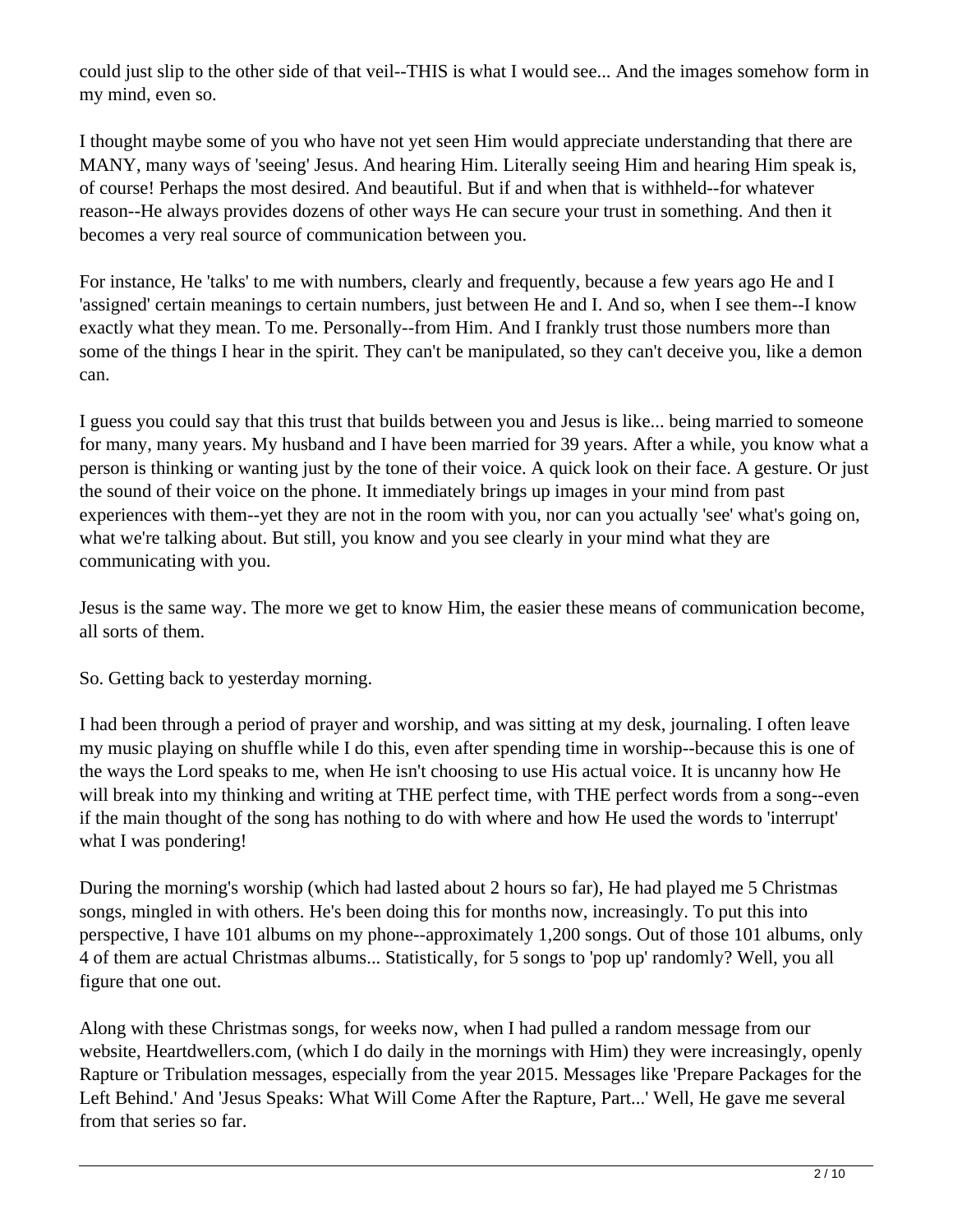So, I began wondering... again. Were all these Christmas songs just a personal message to me? As a signal that He will be restoring my spiritual sight again? For He had once promised it to me this way, signaling the time of year for this release by playing me a single Christmas song, daily. That was last year, though. And for a period of time in the Spring this year, the songs had stopped. Lol... replaced with songs that were blatantly about the Dark Night of the Soul.

But now He was playing at least 5. Daily... For quite a while.

Was there more to it all than just for me, personally?

Just about then He spoke--and called me back into His arms to talk a bit. I literally left my desk and sat curled up on my bed, leaning up against several pillows and the headboard. I was listening to the music still, and this was a worship/praise song that was playing.

Right about then, my 'knowing' sense kicked in--and I realized I was laying up against His chest, my cheek laying over His heart. In the spirit, I reached up--and I didn't feel His typical robe--but a lapel.

'A lapel, Lord?' I thought. As I waited, I realized He was wearing a full tuxedo. Black, complete with a white shirt and all those tiny black buttons running down the front. And a white carnation in the buttonhole. As I was scribing this into my journal later, my curiosity prompted me to look up the meaning of the flower--because I know they all have separate meanings.

And I found: "White carnations represent pure love." That made me smile. He speaks through EVERYTHING He does!

Now--to explain this next part, I have a rather wide variety of music on my phone. And I don't separate my albums into playlists. If they are there, they are eligible to be chosen by Holy Spirit! He often calls me to prayer this way, because there is a musical version of the Divine Mercy Chaplet there, as well as all four of the rosaries.

Many years ago, my daughters and I found that one of my very favorite books as I was growing up, Jane Eyre, had been made into a musical. We were actually able to attend a production of it--and fell in love with the songs! God is woven ALL through them! And so, the music from the musical Jane Eyre is now on my phone...

In this production, one of the songs is sung by a woman who thinks she is going to marry Edward--the main male character. And this is the next song that began to play. It was such a random 'pick' I started to laugh, and said, 'Lord??'

## *"Listen,"* He said.

The music had advanced to a place where the woman was singing about all the lovely furniture and tasteful decorations that Edward had put in this fine mansion. And then she sings 'Edward! This house could use a wife!'

Jesus spoke to me again then. And He said, *"I want My wife, too. Home. With Me."*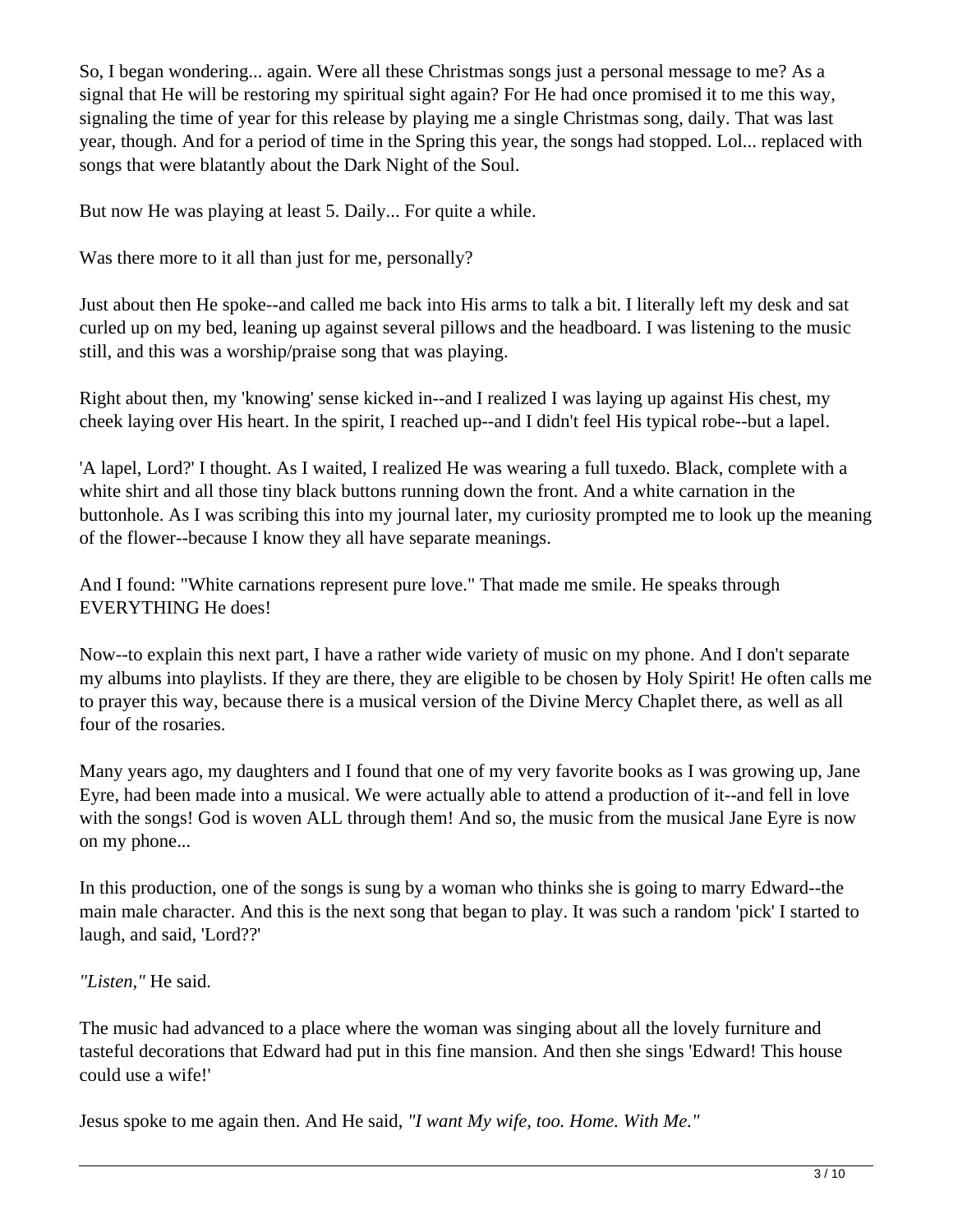That was very sobering to me. I began thinking something along these lines. 'Lord... We've been through the Rapture drills--and they were just that. Drills. I don't think, for any of them, I ever REALLY believed it would happen... I never fully 'let go'. And now? Well, it just feels 'safer' to think it's just another Drill. The thought that it really, really could be the end...is still too hard to process for me. There are still too many souls out there who are blind and confused. And so many young people who just. Don't. Get it.

And on top of that, it's so hurtful to think of it--to just 'let go'--and dream again. And then maybe be called back into the war after all...

Oh, be patient with us, Lord! You have trained us so well... But I never wanted to 'fight' in the first place. I hate war. I hate fighting. I have never struck another soul in my entire life! Not on purpose...'

Right at the end of these thoughts, the words of this song broke in:

"Yet I am still with you. You hold me by my right hand... and then You will take me into Glory..."

He leaned over and kissed me on the head...just in case I still wasn't 'getting it'... Another song broke in: "My heart and my flesh may fail, but God is the strength of my heart and my portion forever. Who have I in Heaven--but You?"

I looked down at myself in the spirit now--and I wasn't wearing a wedding dress... I was in a robe--a bathrobe. And my hair, though it's very short, was somehow up in curlers--as though I'd just been to a spa and was being primped and prepared to get ready for a Big Day.

Like a wedding.

*"Not quite yet",* He said. *"Not quite yet...but soon."*

Now His tux changed into His 'normal' robe--and the Crown of Thorns was on His head...

He is suffering so, Heartdwellers! The thought of actually having to take us away and leave this world to Satan's devices tears His heart apart.

I thought, 'Lord--I so wish there was a way to ease Your pain in this! I can only believe that You do take comfort from my very little heart--as You have said You do.'

I wondered what I was to be doing in the time yet we had to wait? And He told me that I could 'start' another book I've had in mind--the one titled Oh, The Love of Jesus! Because people need to know His Love!

But I had the distinct feeling was that I could start it. But I wouldn't be finishing it. Not here, anyway.

Another song broke in: "Save me, oh my God. The waters have come up to my neck. I sink in the depths where there is no foothold." And my thoughts immediately flew to those horrible events the prophets have been seeing so often--a tsunami destroying NYC. Or as we once had a vision from a Heartdweller--somewhere on the West Coast.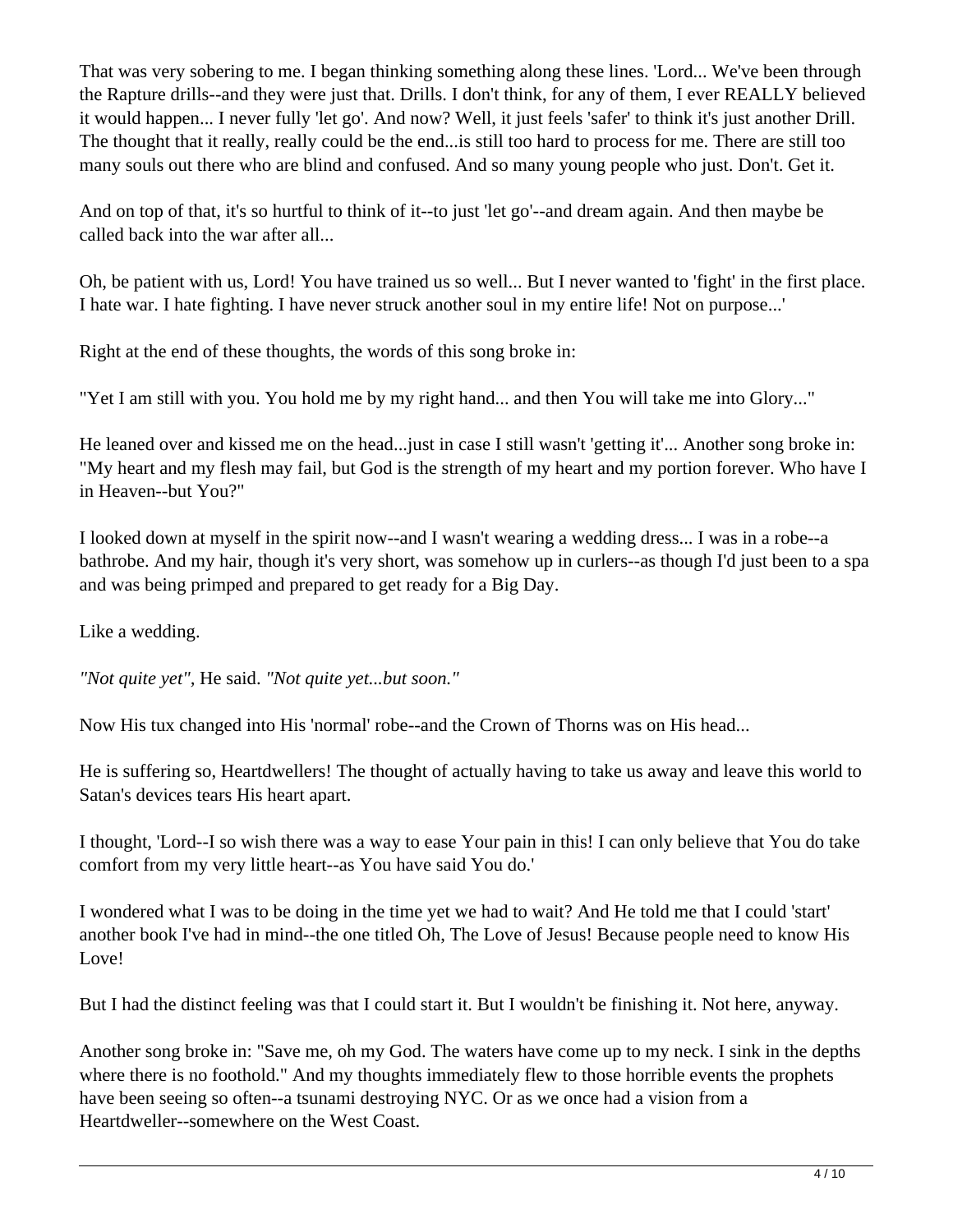Just last week Clare, Ezekiel, Sherry and I had been in deep intercession for days to STOP such a thing happening in our country. I was beginning to be truly troubled at the prospect that this might be what He will allow...next.

And then... I don't know how HE does it. I can't shift my emotions quickly--not in the least. But He seems to do it all the time. I suddenly 'saw' Him now in a flowery Hawaiian shirt! I've always wanted to visit Hawaii...

He spoke once again, "The Islands Here are so beautiful." Which brought to mind a vision Ezekiel had had of me and Jesus together. A very precious vision, but that's another whole story.

I had the sense, now, it was time to go back to my journal and record all that had just happened. I have a pattern in my journaling. I 'click' for three rhemas from the website, copy and paste them in and then 'talk' to Him about them while I'm journaling. I write what I'm talking. I go for a random Scripture, then. And do the same. And finally, I go for a random message.

This was the time now to ask Holy Spirit to point me to that message. And this is the one that came up: Christmas Eve 2015, a message given to Clare on December 24th, 2015.

Let me play some of that message for you here as Clare recorded it, and you'll see why this struck me so hard when I heard it.

(Clare begins)

I wish I had a bright and shiny message for you this Christmas Eve, but I'm afraid the Lord is truly suffering and the message is far from being cheerful.

He was very present to me tonight in worship and we spent a long, long time together. As I had told you about a few days ago, I set my computer's music list on shuffle--that's allowing the Holy Spirit to lead as to which songs to play, when.

The Lord's love inflamed my heart, until I could hardly bear to be in His presence. And I know that when He strengthens me like that, it means there's a trial coming.

I noticed He was wearing black slacks, normal shoes and a white shirt with pleats, and a black bow-tie. Then I also saw Him in a full Tux.

I'll never be able to communicate the tenderness and glory that He imparted to me today. And I just want to tell you that anything the Lord does with me, is also for YOU. Because I am merely one of His thousands of Brides and Queens.

And He wants you to know the kind of treatment that you are going to get when He takes you into His Home in Heaven. So, He shares it with me. He gives me a glimpse of what's going to happen ahead of time, so I can tell you what to expect.

There's nothing special about me. The only thing special about me is the Lord. And He is with you, too. And that makes you just as special.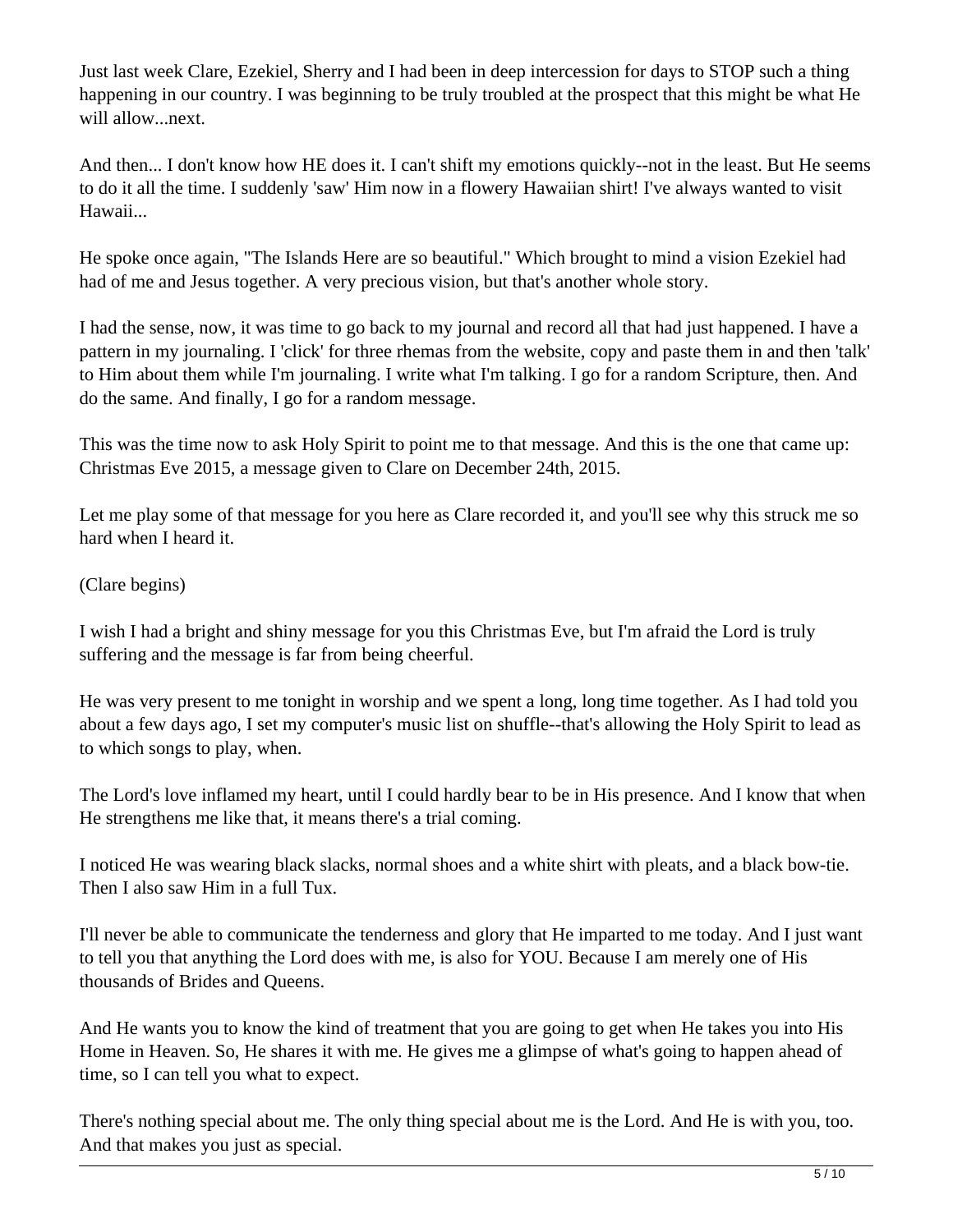He gave me a beautiful red-velvet, royal cape with ermine trim, and we walked down this long aisle towards the Throne. He danced with me, holding me so tenderly. He was wearing His ermine-trimmed, red velvet cape and gold crown. And then He placed a gold crown on my head, also. A very ornate one and said, "A perfect fit!" And we lingered there together, forehead to forehead.

And now the Lord is sobbing.

He began, *"Oh, how I dread what I must do. Oh, how I dread it! All of humanity will be in shock and totally disoriented. All but the most remote, to answer your unspoken thought, My love."*

I was thinking of those who live in the wilderness and don't ever get any news, and they're far away from the influence of people.

He continued, *"This moment that must come to pass. The glory of having you in My presence forever must first be preceded by this horrendous trial upon the Earth.* 

*"No, it shall not come nigh your dwelling, but the terror and confusion all over the world will be inescapable. My sorrow and mourning for the lost--this will hang heavy upon the Earth, like a thick, dark mantle of agony. Tormented souls who cry out as their blood is shed will cover the Earth with their sobs, with no one to comfort them, as many descend into Hell.*

*"And My Bride? What shall she do? She shall behold the consequences of what has been done to ravage the Earth. But then she shall accompany Me into Glory, where every tear will be blotted out. Where we will celebrate her Homecoming.* 

*"But before that moment, I must suffer My Passion, all over again, Clare. Remember in these moments in the Garden when all was revealed to Me, what I was about to suffer for. The physical suffering was and never could be comparable to the mental, emotional anguish of those screaming and crying out for mercy.* 

*"Yet mercy will be denied them, because the hour of mercy has vanished. The time has come when My mercy must be swallowed up in judgment. And Oh, how bitter that is for Me!"*

I wrapped my arms around the Lord and held Him tightly, hoping to bring Him comfort. Only a little drop in truly a vast ocean of misery. And He wept bitterly. My very little part was to hold Him, almost as if I were holding Him upright, because He was slumped over me in utter despondency.

*"Yet I will have My way with this world." He continued. "Yes, suffering will abound, but Glory will follow. Once the Earth is purified, it will rise again out of the ashes. And those who inhabit it will be trained in the ways of holiness from sea to sea. Yet that kernel of evil must be forever purged from the Earth, and for that reason I will allow the Earth a time of rest."*

Here He is referring to the 1,000-year reign.

*"For those who are Hell-bent, I will give them time to rise up again until the Purification is complete.*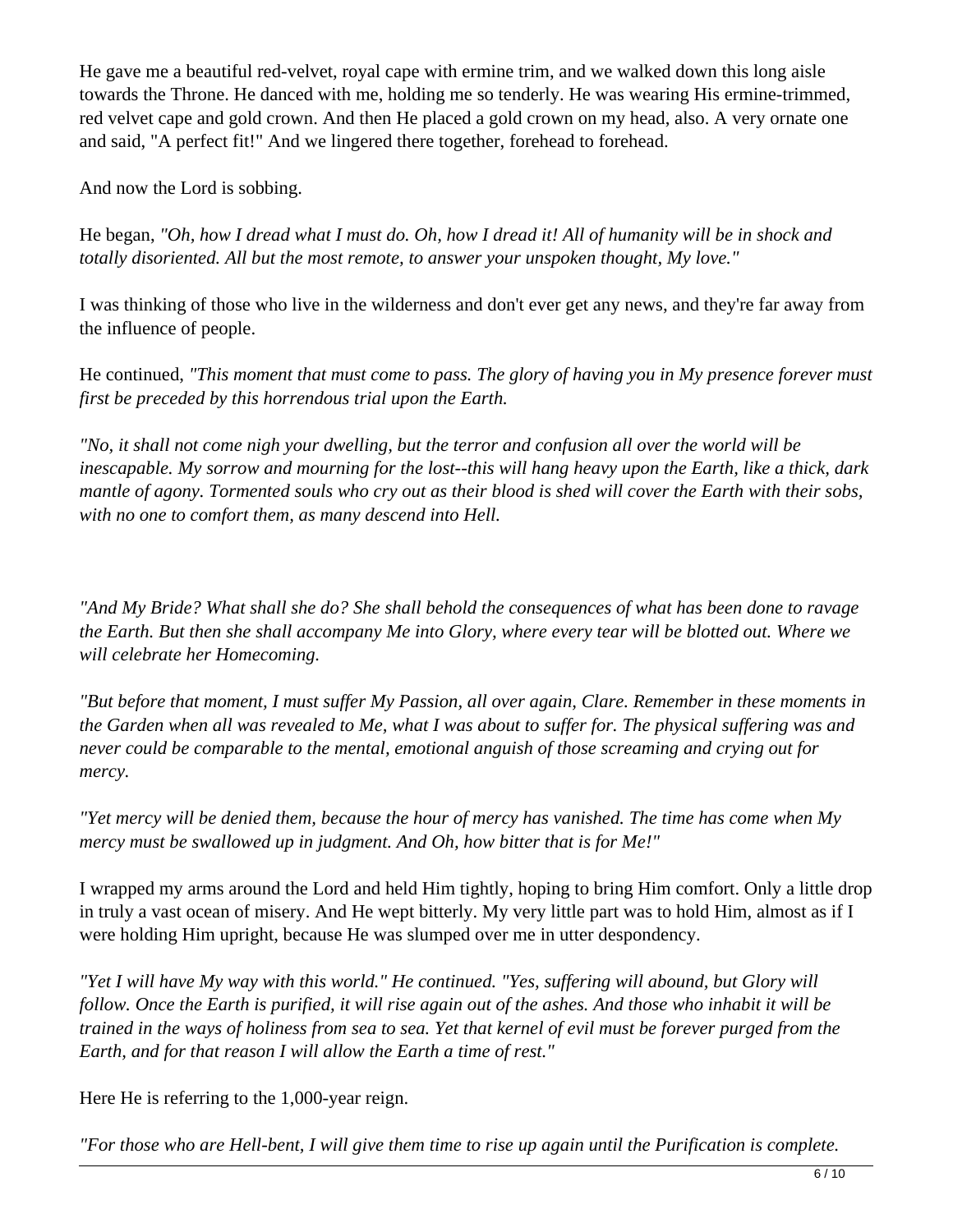*Yes, this second time of purifying will bring forth the evil and corrupt seeds of Satan, once and for all, to be destroyed and stripped of their influence. And you shall stand by My side, and behold it with your own eyes, My Clare.*

*"Yes, the time is coming when evil shall no longer have a voice. Oh, the mysteries to be revealed! So many mysteries. And you will come to understand all things. No longer will you have any question. Rather you will be fully enlightened as to the 'why' of everything.*

*"Do not despair. You've been strengthened. Stand strong! This is your time of vindication. It is at hand. No longer will they say, 'Where is your God?' No, rather, 'THIS is YOUR God?? The Mighty and Powerful One? No wonder you love Him!' Yet, they will not understand My love.*

*"Be prepared. Be strengthened. It is coming."*

So...is this all Coincidence? No... He has often told us on the Channel that as we join our hearts and minds to His, He is the one who orders the things that happen to us during our days, and especially during our quiet times with Him.

So. What does it all mean? I'm not completely sure. But it's consistent--and I can't just ignore it.

I would take it, at the least, as yet another reminder that we NEED to be ready. Always. Not slipping back into the world. Not even for a few days. Not even a few moments. And not losing hope. He's been telling us this for a while now--and this short talk with Him yesterday morning simply underscores what He's been telling Clare.

Oh, please be ready, Heartdwellers. Don't get 'too tired'. Don't be afraid, either. He's got us in His hands, as well as our families. That's a promise from another, recent Random Message draw. Just be close as possible to Him and all will be well.

He ended my Time with Him yesterday morning with one last song. It's based on a short message that comes from St. Therese of Avila.

Let nothing disturb you,

Let nothing frighten you,

All things are passing away:

But God never changes.

Patience obtains all things

Whoever has God lacks nothing;

God alone suffices.

It's becoming a daily song He plays for me. I think we would all do well to embrace it.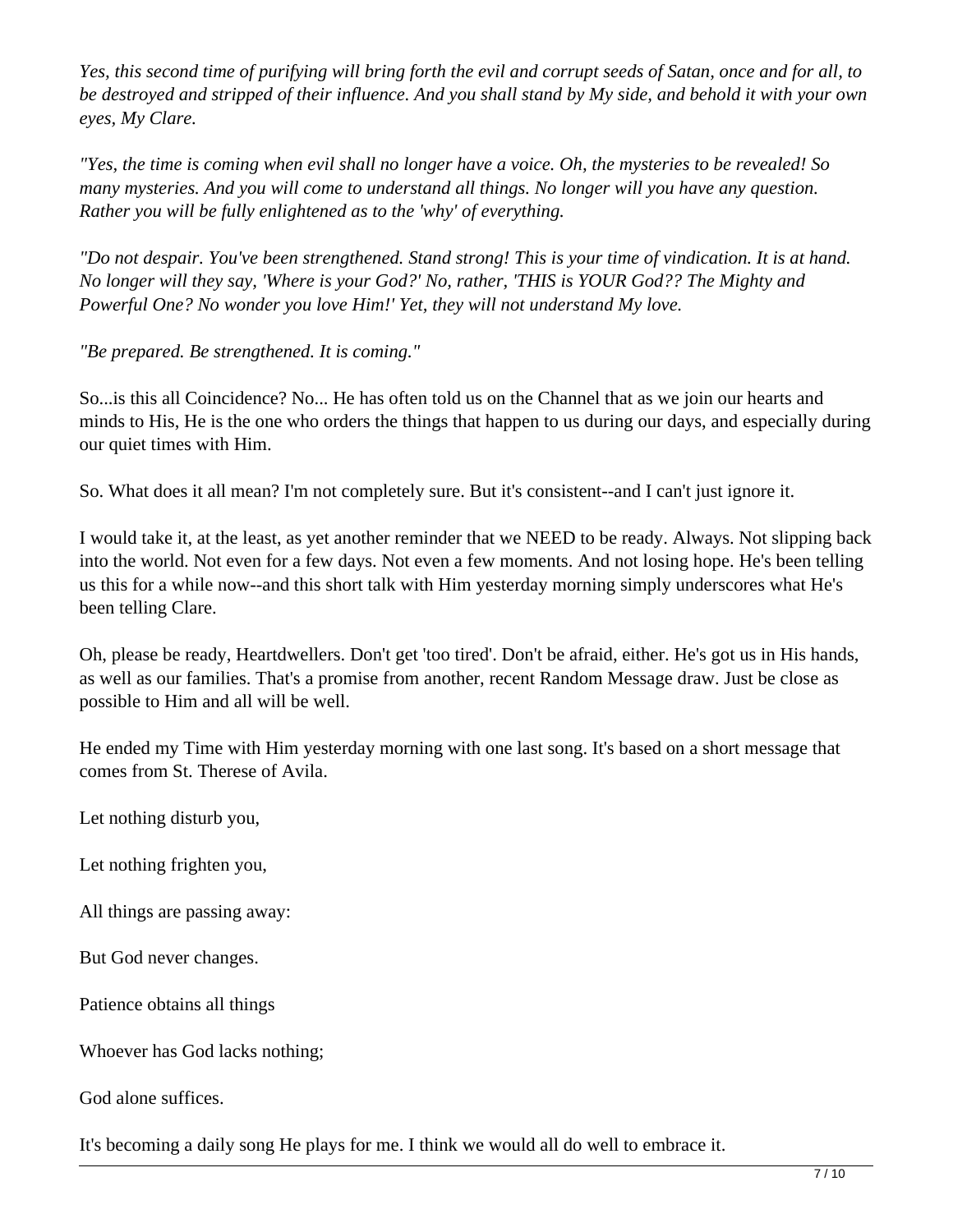As an addendum to what happened in the morning, I'll share my evening time with Him, too. I go up to my room, normally, around 8:30 at night. I have pledged to Mary to pray at least one rosary a day--and this is how I prepare to go to bed. After the rosary, if it's not too late, I spend time in worship with Him again. Until He turns off my music, and that's the signal to go to bed.

The first song He played? A Christmas song... Within the 40 minutes that I stayed up from there, He played me three altogether. But the words of one of them sent me into travailing prayer over this world. This country.

I'll read them to you--and post a link to the song afterwards. It's from Casting Crowns, called "While You Were Sleeping"

Oh, little town of Bethlehem

Looks like another silent night

Above your deep and dreamless sleep

A giant star lights up the sky

And while you're lying in the dark

There shines an everlasting light

For the King has left his throne

And is sleeping in a manger tonight

Oh Bethlehem, what you have missed while you were sleeping!

For God became a man

And stepped into your world today

Oh Bethlehem, you will go down in history

As a city with no room for its King

While you were sleeping

While you were sleeping

Oh, little town of Jerusalem

Looks like another silent night

The Father gave his only Son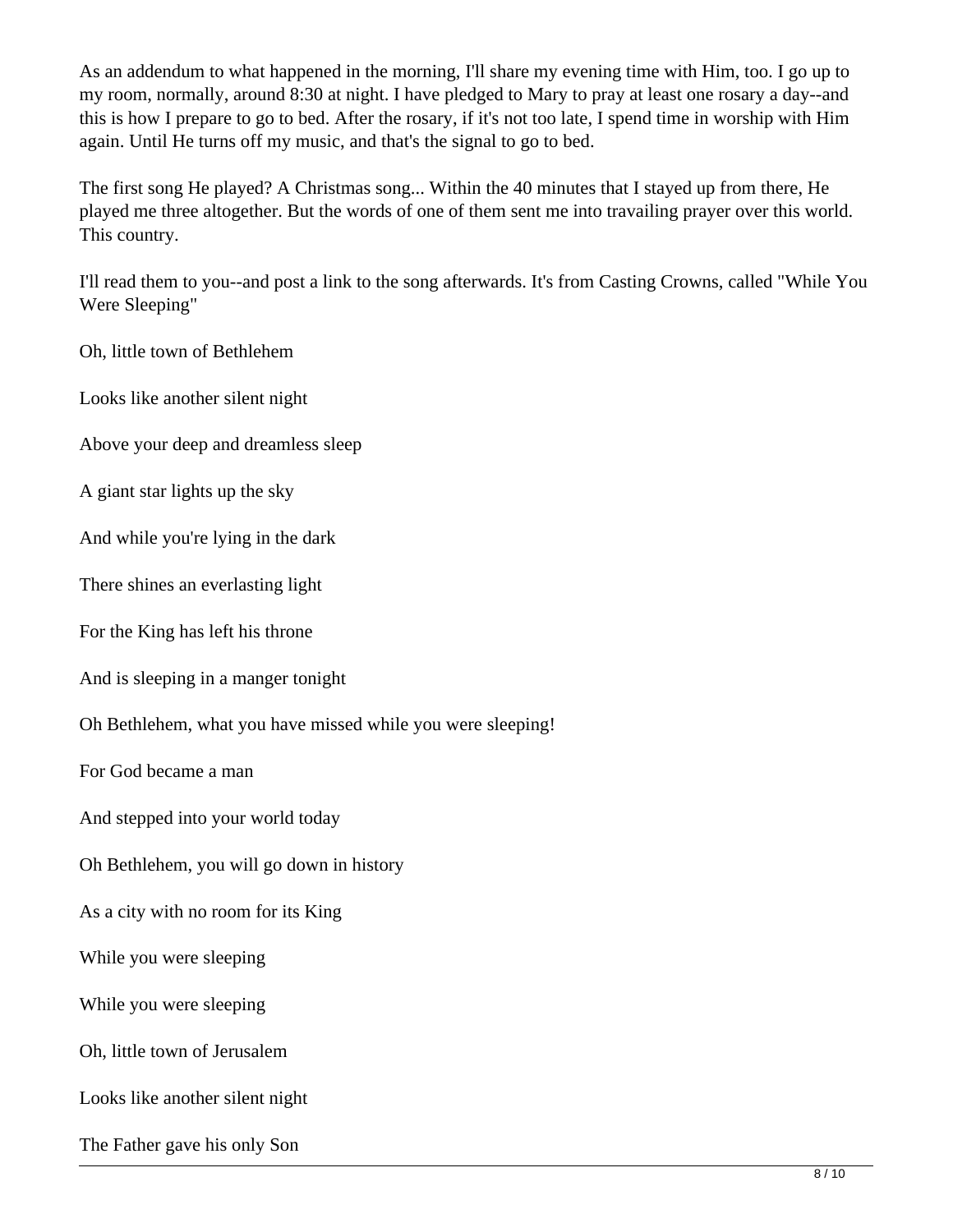The Way, The Truth, the Life had come

But there was no room for Him in the world he came to save Jerusalem, what you have missed while you were sleeping The Savior of the world is dying on your cross today Jerusalem, you will go down in history As a city with no room for its King While you were sleeping While you were sleeping United States of America Looks like another silent night As we're sung to sleep by philosophies That save the trees and kill the children And while we're lying in the dark There's a shout heard 'cross the eastern sky For the Bridegroom has returned And has carried His Bride away in the night America, what will we miss while we are sleeping? Will Jesus come again And leave us slumbering where we lay America will we go down in history As a nation with no room for its King Will we be sleeping Will we be sleeping https://www.youtube.com/watch?v=7rqhG2yT-58